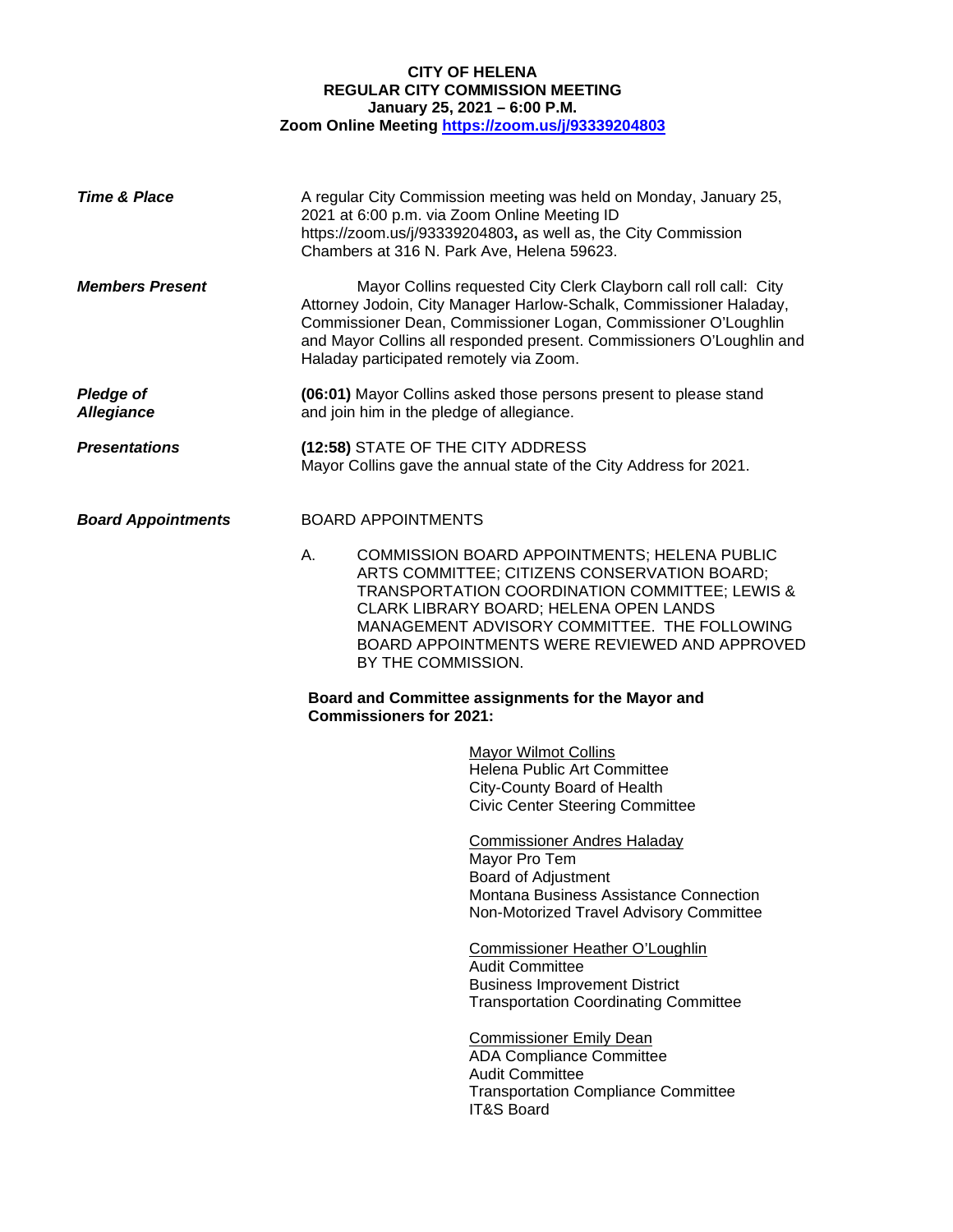City Commission Meeting January 25, 2021 Page 2

|                                                                  | <b>Commissioner Sean Logan</b><br><b>Audit Committee</b><br><b>Chamber of Commerce</b><br>Mental Health Local Advisory Committee<br><b>City-County Parks Board</b>                             |
|------------------------------------------------------------------|------------------------------------------------------------------------------------------------------------------------------------------------------------------------------------------------|
| <b>Helena Public Arts Committee</b>                              | Appointment of Ramsay Ballew to a first term on<br>the HPAC. Term will begin upon appointment<br>and expire on December 31, 2024.                                                              |
| <b>Helena Citizens Conservation Board</b>                        | Appointment of Elizabeth Grant to a first term on<br>the Citizens Conservation Board, as a Health<br>Care Professional. Term will begin upon<br>appointment and expire on January 29, 2023.    |
|                                                                  | Appointment of Lucy Lantz to a first term on the<br>Citizens Conservation Board, as a Student<br>Leader representative. Term will begin upon<br>appointment and expire on January 29, 2023.    |
|                                                                  | Appointment of Carlin Onstad to a first term on<br>the Citizens Conservation Board, as a Student<br>Leader representative. Term will begin upon<br>appointment and expire on January 29, 2023. |
| <b>Helena Open Lands Management</b><br><b>Advisory Committee</b> | Appointment of Eric Feaver to an interim<br>appointment on HOLMAC. Term will begin upon<br>appointment and expire on June 30, 2023.                                                            |
| <b>Lewis &amp; Clark Library Board</b>                           | Reappointment of Niki Whearty to a second term<br>on the Lewis & Clark Library Board of Trustees.<br>Term will begin upon appointment and expire on<br>December 31, 2025.                      |
| <b>Transportation Coordinating Committee</b>                     | Appointment of Rebeca Ridenour to a first term<br>on the TCC.<br>Term will begin upon appointment and expire on<br>December 31, 2022.                                                          |

*Motion* **Commissioner Dean moved to approve the Commission board appointments for 2021 as read by the Mayor, and as previously announced at the Administrative meeting on January 20, 2021.** Commissioner Logan seconded the motion. City Clerk Clayborn called a roll call vote, as follows: Commissioner Haladay voted aye, Commissioner Dean voted aye, Commissioner Logan voted aye, Commissioner O'Loughlin voted aye and Mayor Collins voted aye. **The motion carried, 5-0 (35:35)** *Motion* **Commissioner Logan moved to approve board appointments as read by the Mayor for the following boards on the HPAC, CCB, HOLMAC, Lewis & Clark Library Board and the TCC.** Commissioner Dean seconded the motion. Interim City Clerk Clayborn called a roll call vote, as follows: Commissioner Haladay voted aye, Commissioner Dean voted aye, Commissioner Logan voted aye, Commissioner O'Loughlin voted aye and Mayor Collins voted aye. **The motion carried 5-0 (38:43).**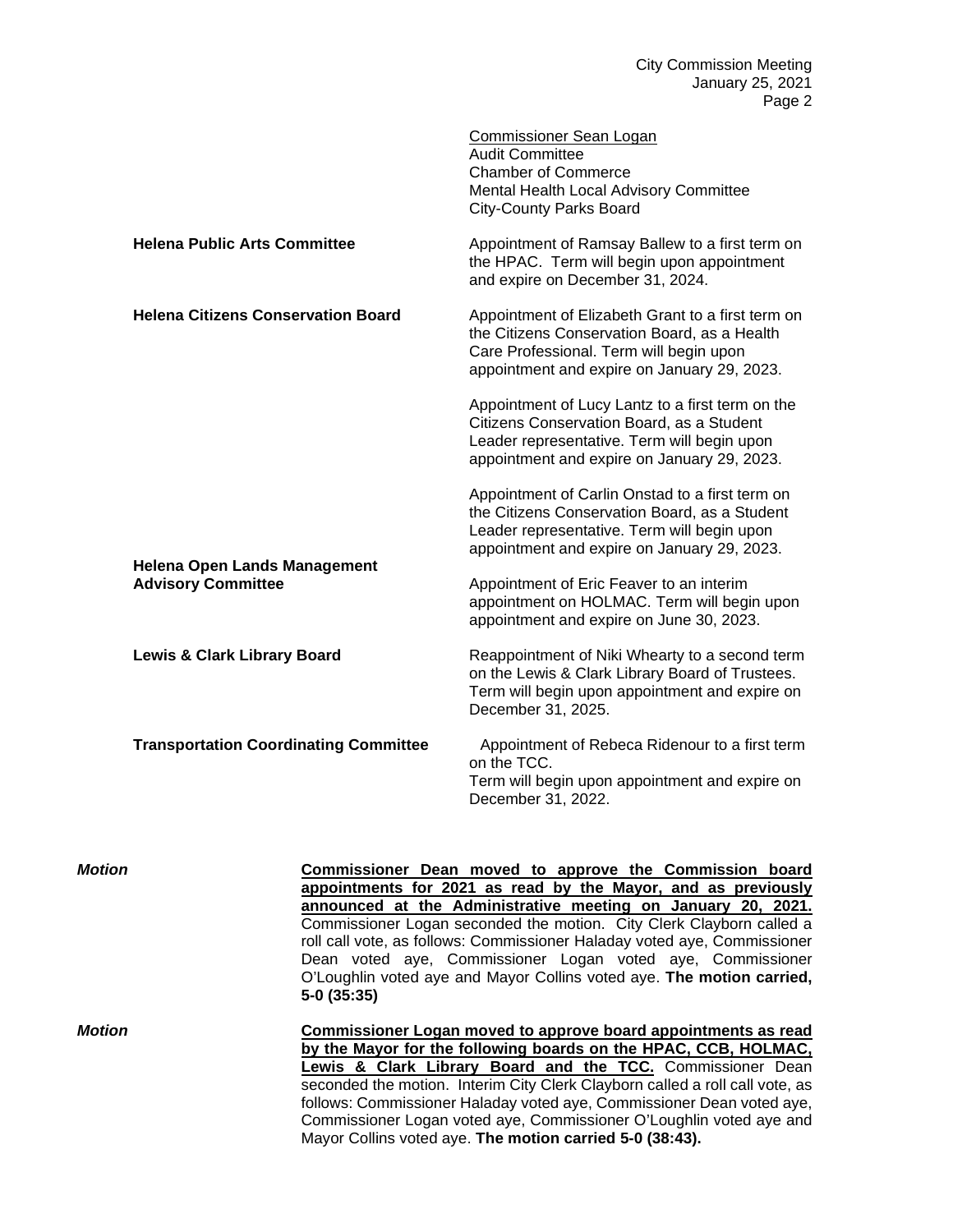## *Consent Agenda* CONSENT AGENDA **(39:05)**

- A. Claims
- B. Revise the City's operating budget for FY2021 to include spending of a grant from the Montana Board of Crime Control to fund the City Attorney's Victim Services Specialist Program
- C. Approval of a resolution granting \$25,000 in Railroad Urban Renewal District Tax Increment Financing funds to Midway, LLC to bring off-street parking areas at 1200 North Montana into compliance with the Americans with Disabilities Act.
- D. Approval of a resolution granting Railroad Urban Renewal District Tax Increment Financing funds to the City of Helena's Transportation Systems Department to repair trip and fall hazards on existing sidewalks along Roberts Street and streets north of Lewis Street.

| Motion | Commissioner Dean moved to approve Consent Agenda item A                     |
|--------|------------------------------------------------------------------------------|
|        | <b>Claims, and items B - D.</b> Commissioner O'Loughlin seconded the motion. |
|        | City Clerk Clayborn called a roll call vote, as follows: Commissioner        |
|        | Haladay voted aye, Commissioner Dean voted aye, Commissioner Logan           |
|        | voted aye, Commissioner O'Loughlin voted aye and Mayor Collins voted         |
|        | aye. The motion carried, 5-0. (42:52)                                        |
|        |                                                                              |

### *Communications from* COMMUNICATIONS/PROPOSALS FROM CITY COMMISSIONERS *City Commissioners* **(38:50)**

No comments or proposals were received from the Commission.

#### *Report of the City Attorney* **(43:24)**

Nothing to report.

#### *Report of the City Manager* **(43:35)**

City Manager Rachel Harlow-Schalk provided an update

*Report from HCC* COMMUNICATIONS FROM THE HELENA CITIZENS COUNCIL **(45:22)** HCC Chairperson Dylan Klapmeier gave a report.

*Regular Items* 

A. CONSIDER ACCEPTANCE OF THE CAPITAL TRANSIT FY 2022 COORDINATION PLAN **(46:14)**

Staff Report Transportation Systems Director David Knoepke and

Superintendent Elroy Goleman reported on an annual update to the Transportation Coordination Plan is a required specific to segment 5311 of Operating Funds which is then used to complete a Grant Request. Attached is the current plan which was approved by the Transportation Advisory Committee (TAC). The TAC includes representatives of public, private, and non-profit transportation and human-services providers, and other programs sponsored by federal, state, and local agencies.

The Transportation Coordination Plan shares how transportation coordination is progressing in our community. Coordination plans are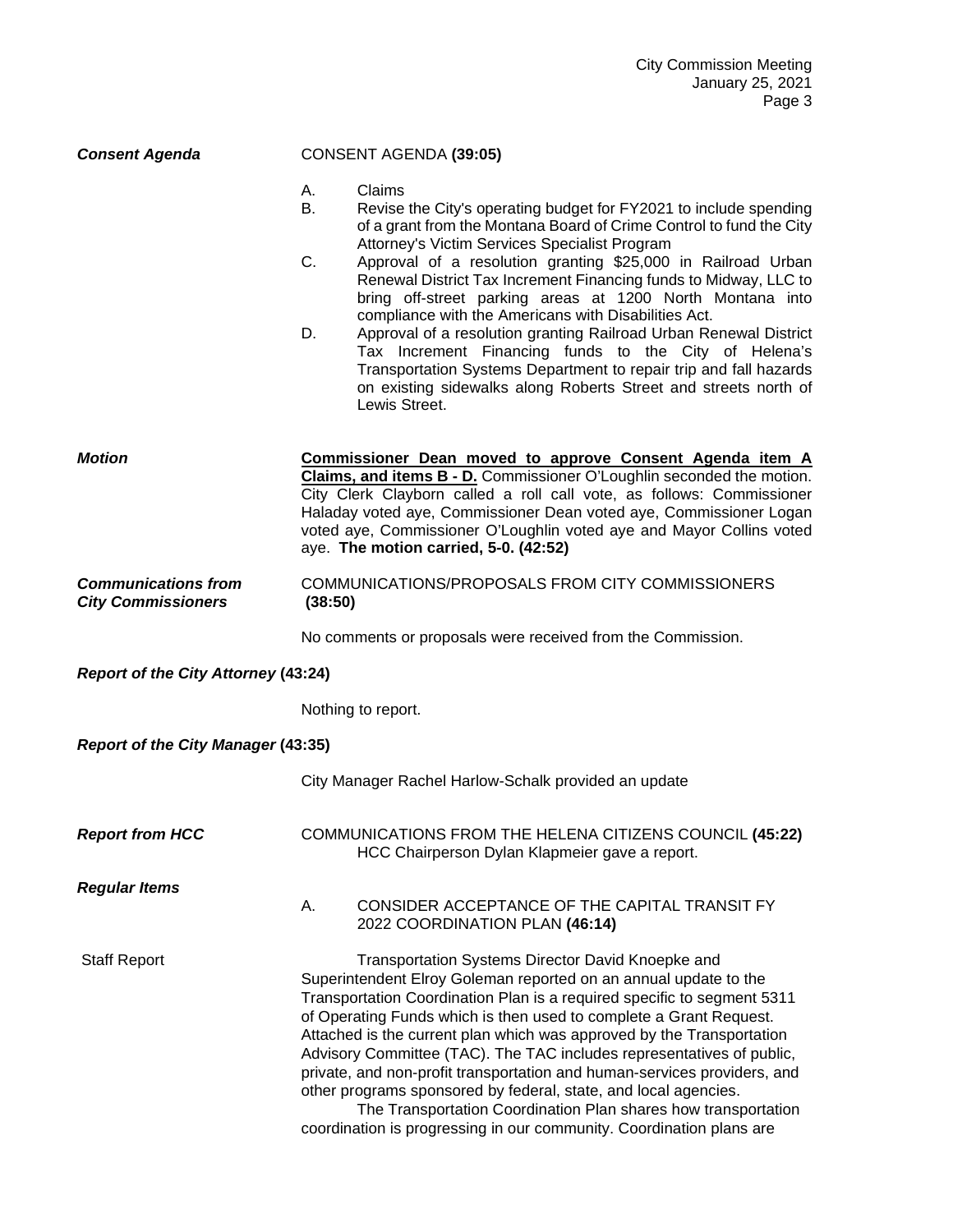|                       | used by the State in their scoring metrics when considering all Capital<br>Grant requests submitted by each service area. The Coordination Plan<br>maximizes Helena's collective coverage by minimizing duplication of<br>services. Additionally, the Transportation Coordination plan seeks to<br>provide greater access to transportation services for people with<br>disabilities, older adults, and individuals with lower incomes.<br>The Coordination Plan:                                                                                                                                                                                                                                                                                                                                                                                                                                                                                                         |  |  |
|-----------------------|---------------------------------------------------------------------------------------------------------------------------------------------------------------------------------------------------------------------------------------------------------------------------------------------------------------------------------------------------------------------------------------------------------------------------------------------------------------------------------------------------------------------------------------------------------------------------------------------------------------------------------------------------------------------------------------------------------------------------------------------------------------------------------------------------------------------------------------------------------------------------------------------------------------------------------------------------------------------------|--|--|
|                       | -assists our community with its short- and long-term transit goals.                                                                                                                                                                                                                                                                                                                                                                                                                                                                                                                                                                                                                                                                                                                                                                                                                                                                                                       |  |  |
|                       | -removes duplication of services within the community.                                                                                                                                                                                                                                                                                                                                                                                                                                                                                                                                                                                                                                                                                                                                                                                                                                                                                                                    |  |  |
|                       | -enables application by the City for capital grant funding.                                                                                                                                                                                                                                                                                                                                                                                                                                                                                                                                                                                                                                                                                                                                                                                                                                                                                                               |  |  |
|                       | Staff recommends a motion to accept the Capital Transit FY 2022<br>Coordination Plan which will be incorporated into the grant application<br>package for Capital Grant Application.                                                                                                                                                                                                                                                                                                                                                                                                                                                                                                                                                                                                                                                                                                                                                                                      |  |  |
| <b>Discussion</b>     | (48:50) Commissioner Dean asked several questions regarding public<br>outreach on the Coordination plan. Superintendent Goleman offered<br>some examples of the public outreach the City has engaged in.                                                                                                                                                                                                                                                                                                                                                                                                                                                                                                                                                                                                                                                                                                                                                                  |  |  |
| <b>Public Comment</b> | (51:31) The Mayor asked is there was anyone wishing to make public<br>comment on this item. There being no one wishing to, public comment<br>was closed.                                                                                                                                                                                                                                                                                                                                                                                                                                                                                                                                                                                                                                                                                                                                                                                                                  |  |  |
| <b>Motion</b>         | (51:58) Commissioner Logan moved to accept the Capital Transit FY<br>2022 Coordination Plan which will be incorporated into the grant<br>application package for Capital Grant Application. Commissioner Dean<br>seconded the motion. City Clerk Clayborn called a roll call vote, as follows:<br>Commissioner Haladay voted aye, Commissioner Dean voted aye,<br>Commissioner Logan voted aye, Commissioner O'Loughlin voted aye and<br>Mayor Collins voted aye. The motion carried, 5-0. (52:37)                                                                                                                                                                                                                                                                                                                                                                                                                                                                        |  |  |
|                       | <b>B.</b><br>CONSIDER AUTHORIZING SUBMISSION OF CAPITAL<br>TRANSIT FISCAL YEAR 2022 REQUEST FOR MONTANA<br>DEPARTMENT OF TRANSPORTATION (MDT)5311 TRANSADE<br>FUNDING OF \$54,191. (52:54)                                                                                                                                                                                                                                                                                                                                                                                                                                                                                                                                                                                                                                                                                                                                                                                |  |  |
| <b>Staff Report</b>   | Each year communities and organizations request Transit Assistance for<br>the Disabled and Elderly (TransADE) funds from the Montana Department<br>of Transportation to provide transportation for seniors, elderly and<br>disabled individuals. Helena's TransADE allocation is \$54,191. The<br>proposal is to authorize Capital Transit to submit the request to the<br>Montana Department of Transportation for TransADE funds in the amount<br>of \$54,191. Transportation for seniors, elderly and individuals with<br>disabilities through Capital Transit's ADA Para Transit service is the<br>primary transportation for many in our community. Without this funding<br>many individuals would be left relying on friends, neighbors or relatives for<br>transportation.<br>Staff recommends a motion to authorize submission of Capital<br>Transit Fiscal Year 2022 request for Montana Department of<br>Transportation (MDT)5311 TransADE Funding of \$54,191. |  |  |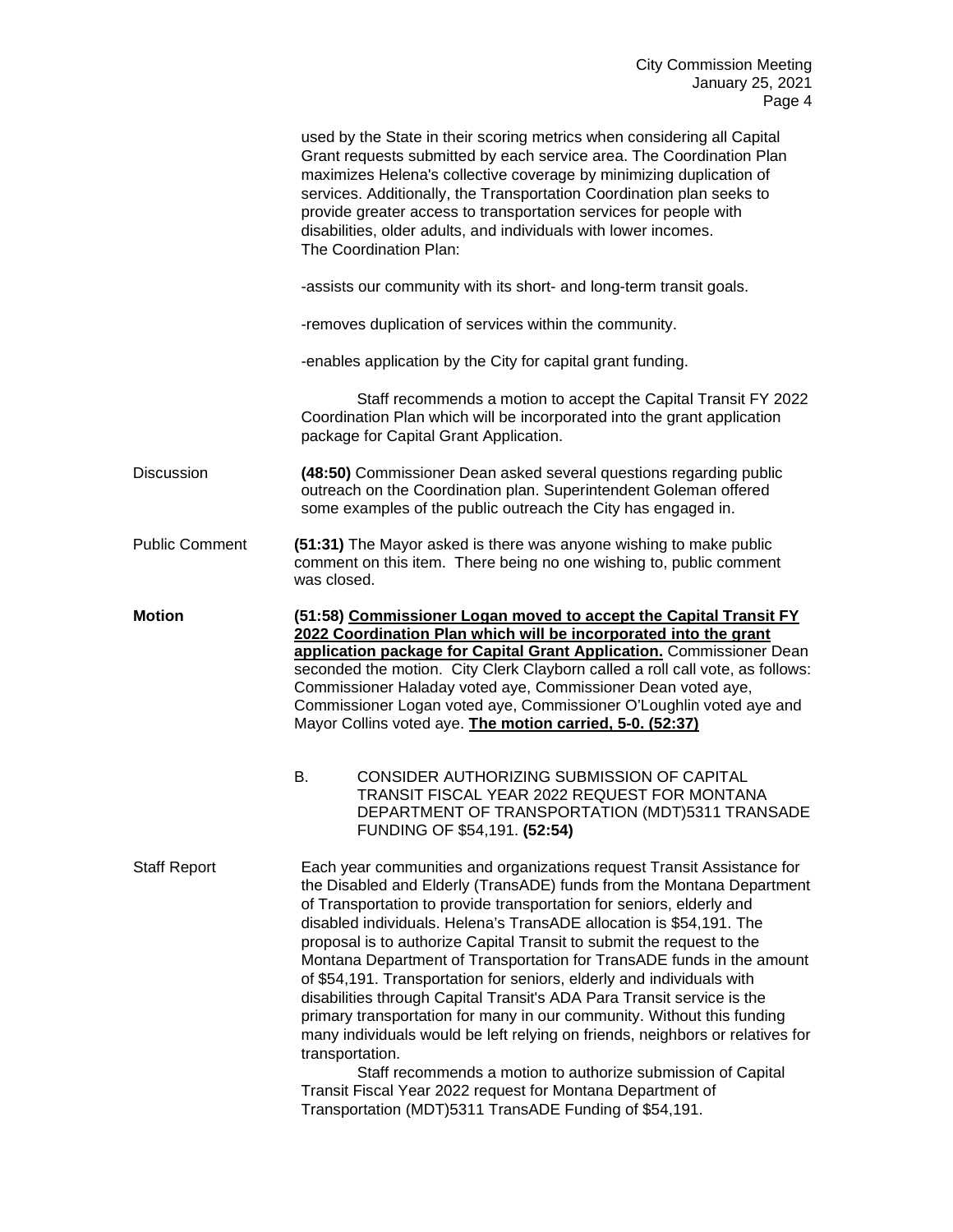| <b>Motion</b>         |                                                                                                                                                                                                                                                                                                                                                                                                                                                                                                                                                                                                                                                                                                                                                                                                                                                                                                                                                                                                                                                                                                                                                                                                                                                                                                                                                                                                                                                 | 54:43 Commissioner Dean moved to authorize submission of<br><b>Capital Transit Fiscal Year 2022 request for Montana</b><br><b>Department of Transportation (MDT)5311 TransADE Funding</b><br>of \$54,191. Commissioner Logan seconded the motion.                                                                                                                                                                                                      |
|-----------------------|-------------------------------------------------------------------------------------------------------------------------------------------------------------------------------------------------------------------------------------------------------------------------------------------------------------------------------------------------------------------------------------------------------------------------------------------------------------------------------------------------------------------------------------------------------------------------------------------------------------------------------------------------------------------------------------------------------------------------------------------------------------------------------------------------------------------------------------------------------------------------------------------------------------------------------------------------------------------------------------------------------------------------------------------------------------------------------------------------------------------------------------------------------------------------------------------------------------------------------------------------------------------------------------------------------------------------------------------------------------------------------------------------------------------------------------------------|--------------------------------------------------------------------------------------------------------------------------------------------------------------------------------------------------------------------------------------------------------------------------------------------------------------------------------------------------------------------------------------------------------------------------------------------------------|
| <b>Public Comment</b> |                                                                                                                                                                                                                                                                                                                                                                                                                                                                                                                                                                                                                                                                                                                                                                                                                                                                                                                                                                                                                                                                                                                                                                                                                                                                                                                                                                                                                                                 | (55:20) The Mayor asked if there was anyone wishing to make<br>public comment on this item. There being no one wishing to,<br>public comment was closed.                                                                                                                                                                                                                                                                                               |
| <b>Vote</b>           |                                                                                                                                                                                                                                                                                                                                                                                                                                                                                                                                                                                                                                                                                                                                                                                                                                                                                                                                                                                                                                                                                                                                                                                                                                                                                                                                                                                                                                                 | (55:39) City Clerk Clayborn called a roll call vote, as follows:<br><b>Commissioner Haladay voted aye, Commissioner Dean voted</b><br>aye, Commissioner Logan voted aye, Commissioner<br>O'Loughlin voted aye, and Mayor Collins voted aye. The<br>motion carried, 5-0. (55:54)                                                                                                                                                                        |
|                       | $\mathsf C$                                                                                                                                                                                                                                                                                                                                                                                                                                                                                                                                                                                                                                                                                                                                                                                                                                                                                                                                                                                                                                                                                                                                                                                                                                                                                                                                                                                                                                     | CONSIDER AUTHORIZING SUBMISSION OF THE CAPITAL<br>TRANSIT SERVICE FISCAL YEAR 2022 MONTANA<br>DEPARTMENT OF TRANSPORTATION 5311 OPERATING<br>GRANT REQUEST PACKAGE. (56:00)                                                                                                                                                                                                                                                                            |
| <b>Staff Report</b>   | Superintendent Goleman reported each year Capital Transit<br>submits a financial request on behalf of the City of Helena to the Montana<br>Department of Transportation to support our public transit operations.<br>Federal 5311 funds are available for FY2022 in the amount of<br>\$882,838.17 with a 20% required non-federal match of \$176,576.64. The<br>proposal to MDT is due March 1, 2021.Discussion. Proposal is to Submit<br>our operating funds grant application to the Montana Department of<br>Transportation for \$882,838.17 in 5311 operating funds plus the required<br>match. Funds will be used to pay operational expenses for fixed route and<br>para-transit services and administrative expenses within the Helena City<br>limits and for the approved East Valley operations. Continued state<br>assistance is critical to our transit operation's ability to provide citizens,<br>seniors, the elderly, and individuals with disabilities access to necessary<br>services. Public transportation helps improve our citizens' health as well<br>as the environment by reducing traffic congestion, fuel consumption, and<br>exhaust emissions. Without these funds the City would solely have to<br>fund the transit program.<br>Staff recommends a motion to authorize submission of the Capital<br>Transit Service Fiscal Year 2022 Montana Department of Transportation<br>5311 Operating Grant request package. |                                                                                                                                                                                                                                                                                                                                                                                                                                                        |
| <b>Discussion</b>     |                                                                                                                                                                                                                                                                                                                                                                                                                                                                                                                                                                                                                                                                                                                                                                                                                                                                                                                                                                                                                                                                                                                                                                                                                                                                                                                                                                                                                                                 | (58:22) Commissioner O'Loughlin thanked the Superintendent and staff<br>and their communications and work with the public for Capital Transit.<br>(59:08) Commissioner Haladay asked several questions regarding the<br>funding and budget of the Capital Transit system, comparing the Grant<br>Funds provided versus the General Fund support from the City.<br>Superintendent Goleman gave the budget numbers requested by<br>Commissioner Haladay. |
| <b>Public Comment</b> | was closed.                                                                                                                                                                                                                                                                                                                                                                                                                                                                                                                                                                                                                                                                                                                                                                                                                                                                                                                                                                                                                                                                                                                                                                                                                                                                                                                                                                                                                                     | (1:01:15) The Mayor asked if there was anyone wishing to make public<br>comment on this item. There being no one wishing to, public comment                                                                                                                                                                                                                                                                                                            |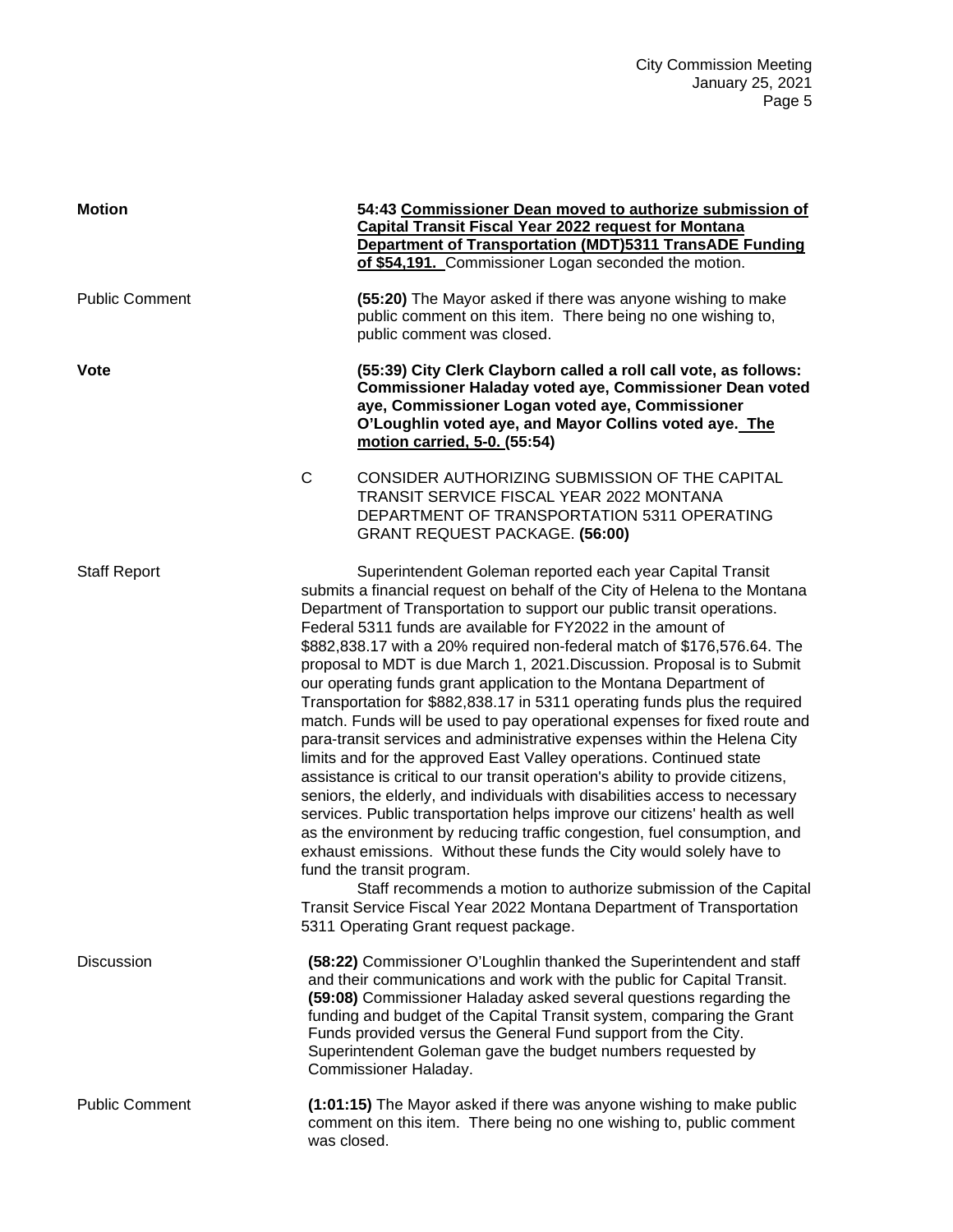| <b>Motion</b>         |    | (1:01:31) Commissioner O'Loughlin moved to authorize submission<br>of the Capital Transit Service Fiscal Year 2022 Montana Department<br>of Transportation 5311 Operating Grant request package.<br>Commissioner Haladay seconded the motion. City Clerk Clayborn called<br>a roll call vote, as follows: Commissioner Haladay voted aye,<br>Commissioner Dean voted aye, Commissioner Logan voted aye,<br>Commissioner O'Loughlin voted aye and Mayor Collins voted aye. The<br>motion carried, 5-0. (1:01:12)                                                                                                                                                                                                                                                                                                                                                                                                                                                                                                                                                                                                                                                                                                                                                                                                                                                                                                                                                                        |
|-----------------------|----|----------------------------------------------------------------------------------------------------------------------------------------------------------------------------------------------------------------------------------------------------------------------------------------------------------------------------------------------------------------------------------------------------------------------------------------------------------------------------------------------------------------------------------------------------------------------------------------------------------------------------------------------------------------------------------------------------------------------------------------------------------------------------------------------------------------------------------------------------------------------------------------------------------------------------------------------------------------------------------------------------------------------------------------------------------------------------------------------------------------------------------------------------------------------------------------------------------------------------------------------------------------------------------------------------------------------------------------------------------------------------------------------------------------------------------------------------------------------------------------|
|                       | C. | CONSIDER AUTHORIZING THE CITY MANAGER TO SIGN<br>AND SUBMIT CAPITAL TRANSITS MONTANA DEPARTMENT<br>OF TRANSPORTATION 5311 FY 2022 OPERATING GRANT<br>PACKAGE REQUEST ELECTRONICALLY. (1:02:18)                                                                                                                                                                                                                                                                                                                                                                                                                                                                                                                                                                                                                                                                                                                                                                                                                                                                                                                                                                                                                                                                                                                                                                                                                                                                                         |
| <b>Staff Report</b>   |    | Superintendent Goleman reported each year the lead agency<br>must submit the grant funding request to the Montana Department of<br>Transportation to assist in funding our public transportation program. For<br>Helena, the City is the lead agency. The FY 2022 grant request includes<br>the 5311-operating budget, TransADE funding request, and the updated<br>Coordination Plan. Authorize the City Manager to sign and submit<br>electronically the FY2022 5311-grant request which includes the 5311-<br>operating budget, TransADE funding request, and the updated<br>Coordination Plan for the City of Helena. The 5311 Operating Grant,<br>TransADE funds and Capital Equipment funding provided by the State of<br>Montana Department of Transportation (MDOT) allows the City of<br>Helena to continue to provide vital public transportation. Without the<br>federal funding the city would need to 100% fund the public transit<br>operation. Ensuring this service helps reduce air pollution in our<br>community and provides alternative transportation to private vehicle use.<br>Using public transportation can help reduce air pollution in our<br>community, as well as to provide alternative transportation to the private<br>vehicle.<br>City staff recommends a motion to approve to authorize the City<br>Manager sign and submit Capital Transits Montana Department of<br>Transportation 5311 FY2022 Operating Grant package request<br>electronically. |
| Discussion            |    | (1:03:18) Commissioner Logan thanked staff and the Superintendent for<br>all the information provided and offered to make the motion, if there was<br>no further discussion.                                                                                                                                                                                                                                                                                                                                                                                                                                                                                                                                                                                                                                                                                                                                                                                                                                                                                                                                                                                                                                                                                                                                                                                                                                                                                                           |
| <b>Public Comment</b> |    | (1:03:49) The Mayor asked if there was anyone wishing to make public<br>comment on this item. There being no one wishing to, public comment<br>was closed.                                                                                                                                                                                                                                                                                                                                                                                                                                                                                                                                                                                                                                                                                                                                                                                                                                                                                                                                                                                                                                                                                                                                                                                                                                                                                                                             |
| <b>Motion</b>         |    | (1:04:00) Commissioner Logan moved to to authorize the City<br>Manager sign and submit Capital Transits Montana Department of<br><b>Transportation 5311 FY2022 Operating Grant package request</b><br>electronically. Commissioner Dean seconded the motion. City Clerk<br>Clayborn called a roll call vote, as follows: Commissioner Haladay voted<br>aye, Commissioner Dean voted aye, Commissioner Logan voted aye,<br>Commissioner O'Loughlin voted aye and Mayor Collins voted aye. The<br>motion carried, 5-0. (1:04:49)                                                                                                                                                                                                                                                                                                                                                                                                                                                                                                                                                                                                                                                                                                                                                                                                                                                                                                                                                         |